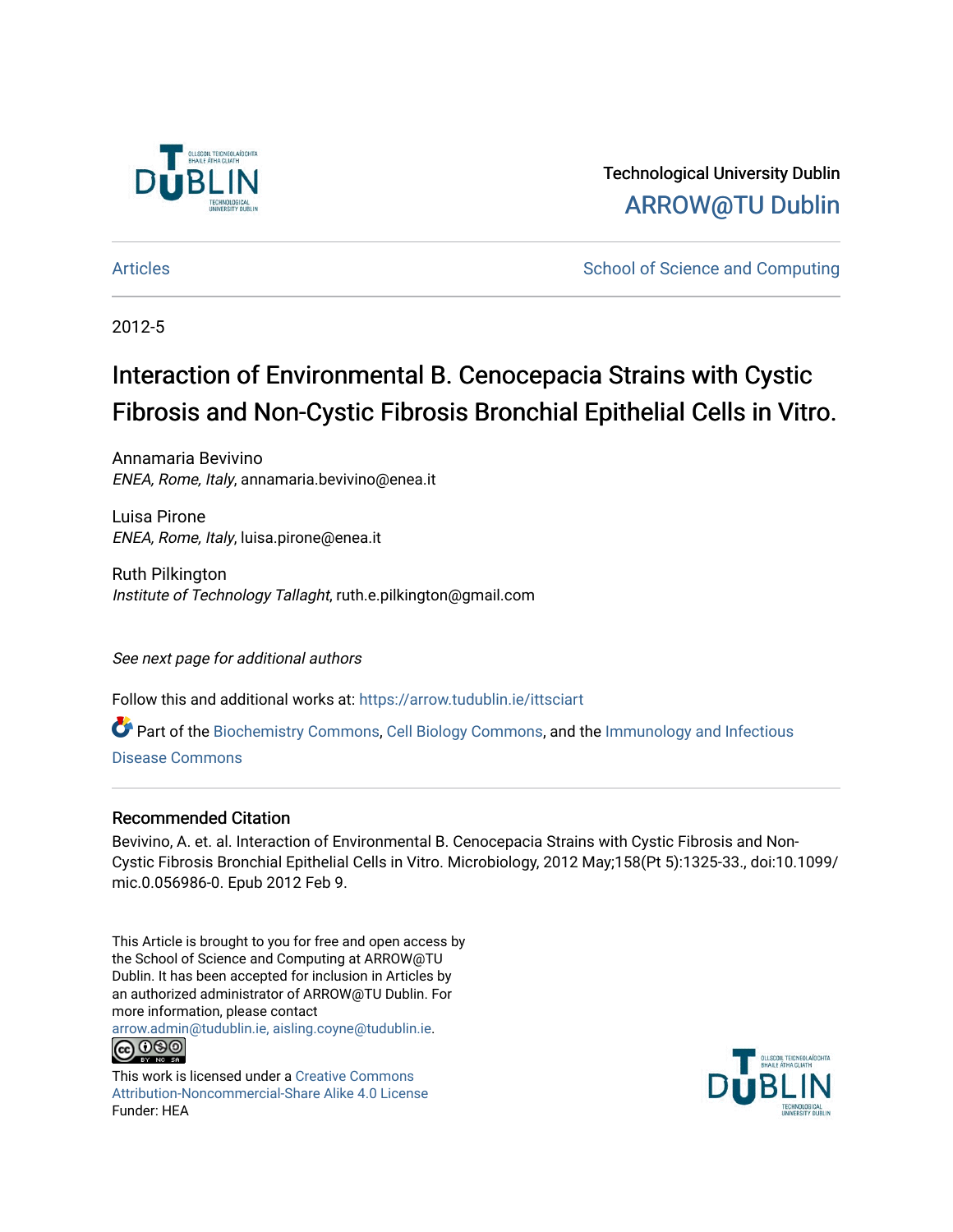# Authors

Annamaria Bevivino, Luisa Pirone, Ruth Pilkington, Noemi Cifani, Claudia Dalmastri, Máire Callaghan, Fiorentina Ascenzioni, and Siobhan McClean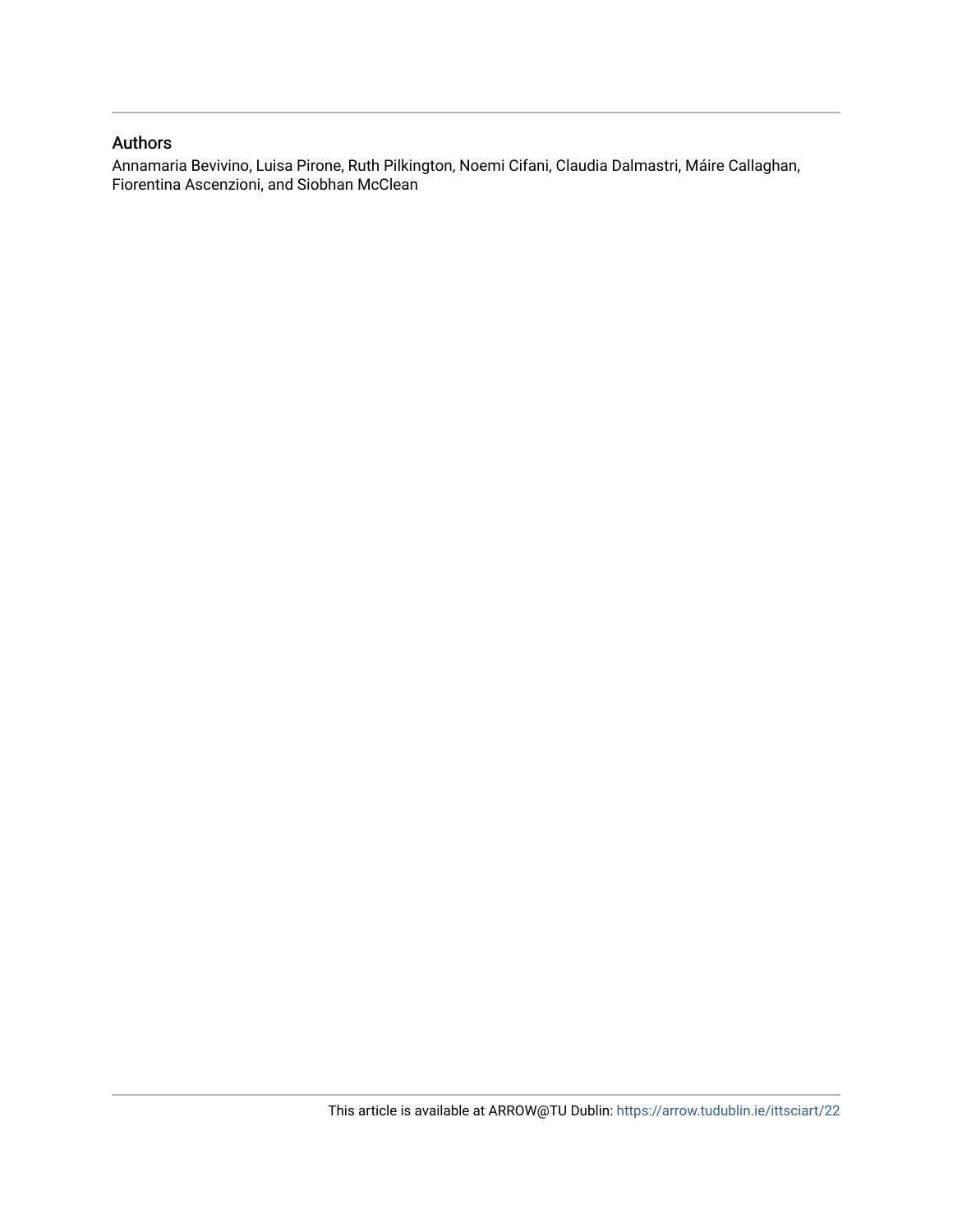# Interaction of environmental Burkholderia cenocepacia strains with cystic fibrosis and noncystic fibrosis bronchial epithelial cells in vitro

Annamaria Bevivino,<sup>1</sup> Luisa Pirone,<sup>1,2</sup>† Ruth Pilkington,<sup>3</sup>† Noemi Cifani,<sup>2</sup> Claudia Dalmastri,<sup>1</sup> Máire Callaghan,<sup>3,4</sup> Fiorentina Ascenzioni<sup>2</sup> and Siobhán McClean<sup>3,4</sup>

<sup>1</sup>ENEA C.R. Casaccia - Technical Unit for Sustainable Development and Innovation of Agro-Industrial System, Via Anguillarese 301, 00123 Rome, Italy

 $^2$ Department of Biology and Biotechnology 'C. Darwin', Sapienza University of Rome, P.le Aldo Moro 5, 00185 Rome, Italy

<sup>3</sup>Centre of Microbial Host Interactions, Institute of Technology Tallaght, Old Blessington Road, Dublin 2, Ireland

<sup>4</sup>Centre of Applied Science for Health, Institute of Technology Tallaght, Old Blessington Road, Dublin 2, Ireland

Burkholderia cenocepacia is an important human pathogen in patients with cystic fibrosis (CF). Non-clinical reservoirs may play a role in the acquisition of infection, so it is important to evaluate the pathogenic potential of environmental B. cenocepacia isolates. In this study, we investigated the interactions of two environmental B. cenocepacia strains (Mex1 and MCII-168) with two bronchial epithelial cell lines, 16HBE14o<sup>-</sup> and CFBE41o<sup>-</sup>, which have a non-CF and a CF phenotype, respectively. The environmental strains showed a significantly lower level of invasion into both CF and non-CF cells in comparison with the clinical  $B$ . cenocepacia LMG16656<sup>1</sup> strain. Exposure of polarized CFBE41o<sup>-</sup> or 16HBE14o<sup>-</sup> cells to the environmental strains resulted in a significant reduction in transepithelial resistance (TER), comparable with that observed following exposure to the clinical strain. A different mechanism of tight junction disruption in CF versus non- $CF$  epithelia was found. In the  $16HBE41o<sup>-</sup>$  cells, the environmental strains resulted in a drop in TER without any apparent effect on tight junction proteins such as zonula occludens-1 (ZO-1). In contrast, in CF cells, the amount of ZO-1 and its localization were clearly altered by the presence of both the environmental strains, comparable with the effect of LMG16656. This study demonstrates that even if the environmental strains are significantly less invasive than the clinical strain, they have an effect on epithelial integrity comparable with that of the clinical strain. Finally, the tight junction regulatory protein ZO-1 appears to be more susceptible to the presence of environmental strains in CF cells than in cells which express a functional cystic fibrosis transmembrane regulator (CFTR).

Received 14 December 2011 Revised 30 January 2012 Accepted 8 February 2012

### INTRODUCTION

Burkholderia cenocepacia belongs to the Burkholderia cepacia complex (BCC), which includes at least 17 phenotypically similar species ([Vandamme](#page-10-0) et al., 1997; [Mahenthiralingam](#page-9-0) et al., 2005; [Vanlaere](#page-10-0) et al., 2008, [2009\)](#page-10-0).

B. cenocepacia is widely distributed in the natural environment, especially in the rhizosphere of crop plants ([Vandamme](#page-10-0) et al., 2003; [Chiarini](#page-9-0) et al., 2006), and it is also an important opportunistic pathogen, causing severe respiratory infections in individuals with cystic fibrosis (CF) ([Mahenthiralingam & Vandamme, 2005;](#page-9-0) Reik et al.[, 2005\)](#page-9-0). Once acquired, B. cenocepacia is rarely eradicated by antibiotic therapy due to its intrinsic antibiotic resistance (Magalhães et al.[, 2002\)](#page-9-0), and it can be responsible for transmissible infections in individuals with CF [\(Govan & Deretic, 1996\)](#page-9-0). Infection with B. cenocepacia leads to unpredictable outcomes, ranging from asymptomatic carriage to a fulminant

**Correspondence** Annamaria Bevivino annamaria.bevivino@enea.it

tThese authors contributed equally to this work.

Abbreviations: BCC, Burkholderia cepacia complex; CF, cystic fibrosis; CFTR, cystic fibrosis transmembrane regulator; GAPDH, glyceraldehyde-3-phosphate dehydrogenase; HRP, horseradish peroxidase; JAM-A, junctional adhesion molecule A; TER, transepithelial resistance; ZO-1, zonula occludens-1.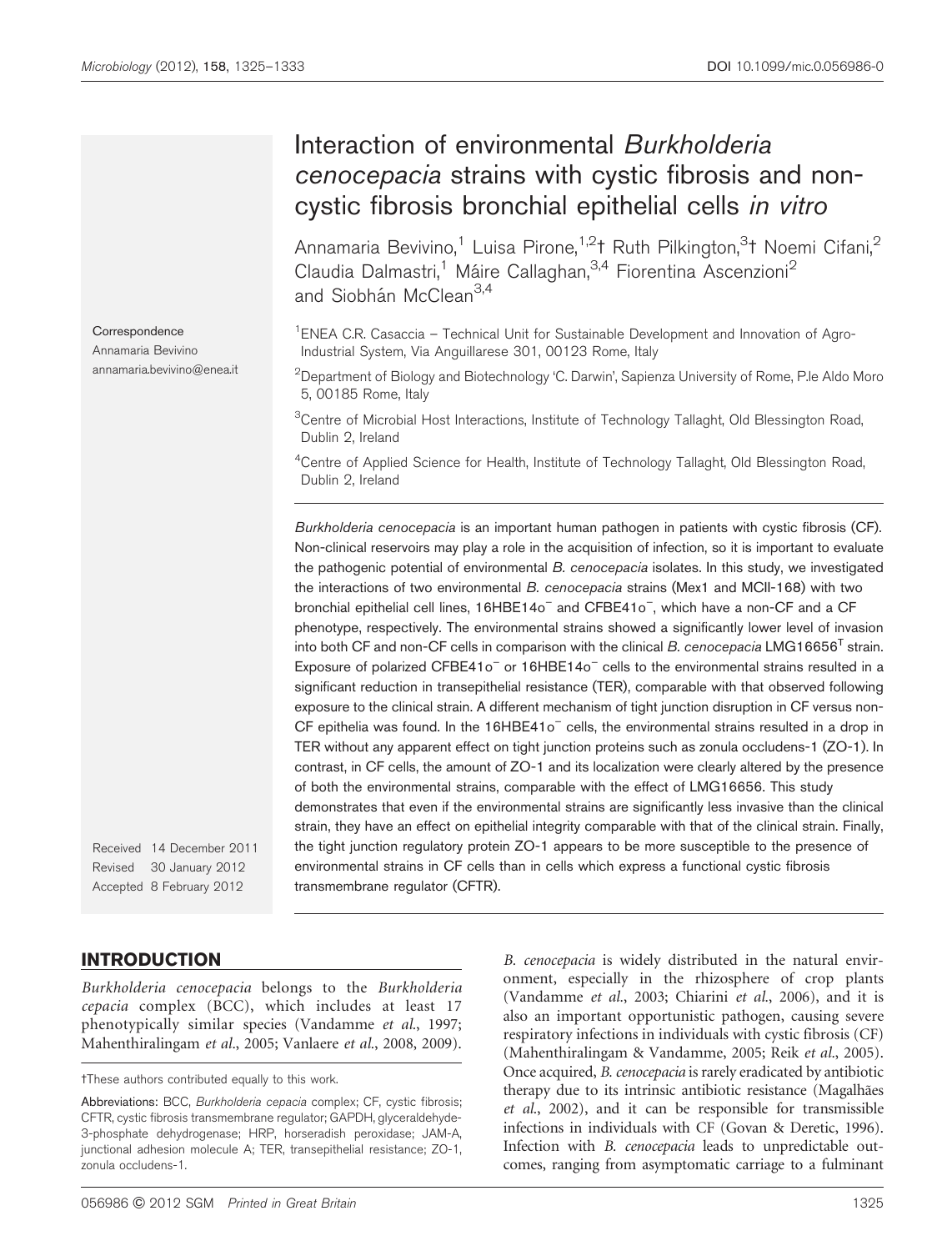and fatal pneumonia and sepsis, the so-called 'cepacia syndrome' ([Govan & Deretic, 1996](#page-9-0); [Mahenthiralingam](#page-9-0) et al.[, 2002](#page-9-0)). B. cenocepacia adopts versatile lifestyles while infecting the host (Vial et al.[, 2011\)](#page-10-0). Several virulence determinants that may play a role in the ability of B. cenocepacia to infect and persist in human lung have been proposed [\(Mahenthiralingam](#page-9-0) et al., 2005; [Loutet & Valvano,](#page-9-0) [2010](#page-9-0)), even if no definite role for any of them in human disease has been established [\(Scordilis](#page-9-0) et al., 1987; [Schwab](#page-9-0) et al.[, 2002; Speert, 2001](#page-9-0)). Elucidating the exact role of virulence factors and pathogenic mechanisms in the progression of lung disease will help to establish whether B. cenocepacia isolates behave as innocent colonizers or become invasive pathogens. The severity of infection has been related to the ability of B. cenocepacia bacteria to invade and survive within respiratory epithelial cells in vitro and cause sepsis, as proven by the correlation between intracellular invasion by B. cenocepacia and infection in an in vivo mouse model ([Cieri](#page-9-0) et al.[, 2002](#page-9-0)). Survival and persistence within host cells are also believed to play a key role in pathogenesis [\(Valvano,](#page-10-0) [2006](#page-10-0)). B. cenocepacia forms microcolonies in close proximity to the apical cell surface, followed by invasion and destruction of epithelial cells, which also involves disruption of the glycocalyx and rearrangements of the actin cytoskeleton [\(Schwab](#page-9-0) et al., 2002, [2003](#page-9-0)). Unlike most other pathogens in CF, which typically remain confined to the endobronchial spaces, B. cenocepacia can traverse polarized respiratory epithelium to cause bacteraemia and sepsis, showing its potential to disrupt tight junctions (Duff et al.[, 2006](#page-9-0); [Kim](#page-9-0) et al.[, 2005\)](#page-9-0). These studies suggest that B. cenocepacia bacteria can employ several strategies to breach the epithelial layer in the airways, and this may explain, at least in part, the different clinical outcomes of B. cenocepacia infection in patients with CF ([McClean & Callaghan, 2009\)](#page-9-0).

Potentially pathogenic strains are present in the environment, as proven by the genetic identity between environmental and clinical isolates. In fact, an isolate of B. cenocepacia which was indistinguishable from the PHDC epidemic clonal lineage, using standard typing methods, was detected in an agricultural soil sample [\(LiPuma](#page-9-0) et al., [2002](#page-9-0); [Baldwin](#page-8-0) et al., 2007). Subsequently, MLST revealed the existence of three distinct genotypes shared by clinical and environmental B. cenocepacia isolates [\(Baldwin](#page-8-0) et al., [2007](#page-8-0)). Infection control measures, including patient segregation, have reduced but not eliminated new infections, and CF patients may occasionally become infected by isolates that show novel fingerprint types ([Speert](#page-10-0) et al., [2002](#page-10-0); [Mahenthiralingam](#page-9-0) et al., 2008). The appearance of unique clones in individual patients suggests that acquisition of pathogenic strains likely occurs directly from the natural environment, especially the rhizosphere [\(Berg](#page-8-0) et al.[, 2005](#page-8-0)). Currently, there is no clear distinction between isolates from environmental or clinical origins, and it is widely accepted that the natural environment is a potential source of BCC acquisition in patients with CF [\(Mahenthiralingam](#page-9-0) et al., 2008). It has been found that some phenotypic traits (i.e. biofilm formation, antibiotic

susceptibility, exopolysaccharide production) and genetic markers associated with virulence, persistence and transmissibility are also spread among environmental B. cenocepacia isolates ([Bevivino](#page-8-0) et al., 2002; [Chiarini](#page-8-0) et al., [2002](#page-8-0), [2004](#page-8-0); [Baldwin](#page-8-0) et al., 2004; [Pirone](#page-9-0) et al., 2008), as is the ability to colonize murine lung tissue, by persisting in the lungs of infected mice ([Pirone](#page-9-0) et al., 2008). It has been speculated that B. cenocepacia can colonize both human lung epithelial and plant root cells through similar mechanisms responsible for recognition and adherence to host cells (Cao et al.[, 2001;](#page-8-0) Vial et al.[, 2011\)](#page-10-0). Indeed, environmental B. cenocepacia strains, as well as environmental strains belonging to other BCC species, display an attenuated ability to invade or replicate in cellular models, in comparison with their clinical counterparts [\(Martin & Mohr, 2000](#page-9-0); Keig et al.[, 2002](#page-9-0); [Pirone](#page-9-0) et al., 2008; [Zelazny](#page-10-0) et al., 2009; Vial et al.[, 2010](#page-10-0)), but to date, the relationships between environmental bacteria and CF host cells have not been addressed. As suggested by Vial [et al.](#page-10-0) [\(2011\),](#page-10-0) interactions with abnormal cells may trigger the pathogenic behaviour of B. cenocepacia strains in patients with genetic or immune deficiencies, and this could explain why opportunistic pathogens such as certain B. cenocepacia strains become pathogens in CF disease.

In the present study, we aimed at elucidating the ways by which environmental B. cenocepacia strains express their pathogenic potential by addressing the following questions. Are environmental B. cenocepacia strains able to invade CF bronchial epithelial cells? Can these strains penetrate through the CF epithelium? Do they utilize distinct mechanisms of internalization into host cells in comparison with clinical strains? To address these objectives, we focused our attention on two well-characterized B. cenocepacia strains, isolated from the maize rhizosphere, that have already shown pathogenic potential in both in vitro and in vivo models ([Pirone](#page-9-0) et al., 2008) and which are capable of forming strong biofilms at a level comparable with the clinical B. cenocepacia strain LMG16656 (our unpublished results).

# METHODS

**Bacterial strains.** Two *B. cenocepacia* strains of environmental origin and the clinical B. cenocepacia strain LMG16656 were used in this study. The environmental strain Mex1, belonging to B. cenocepacia IIIA, kindly supplied by Jesús Caballero-Mellado (Universidad Nacional Autonoma de Mexico, Cuernavaca), was collected from the rhizosphere of maize cultivated in a field in Mexico [\(Pirone](#page-9-0) et al., [2008\)](#page-9-0). The environmental strain MCII-168, belonging to recA lineage IIIB, was isolated from the rhizosphere of maize plants cultivated in an experimental field located at S. Maria di Galeria, Rome, Italy ([Di](#page-9-0) Cello et al.[, 1997\)](#page-9-0). A B. cenocepacia strain of clinical origin [the epidemic strain LMG  $16656<sup>T</sup>$  (recA lineage IIIA)], obtained from the Laboratorium voor Microbiologie collection (LMG, Ghent) and Escherichia coli DH5a were used as positive and negative controls, respectively. All strains were cryopreserved at  $-80$  °C in 30 % (v/v) glycerol. Prior to any assay, bacteria were streaked from frozen stock preparations onto Nutrient Agar (NA; Difco) plates and incubated at 30 °C for 24-48 h.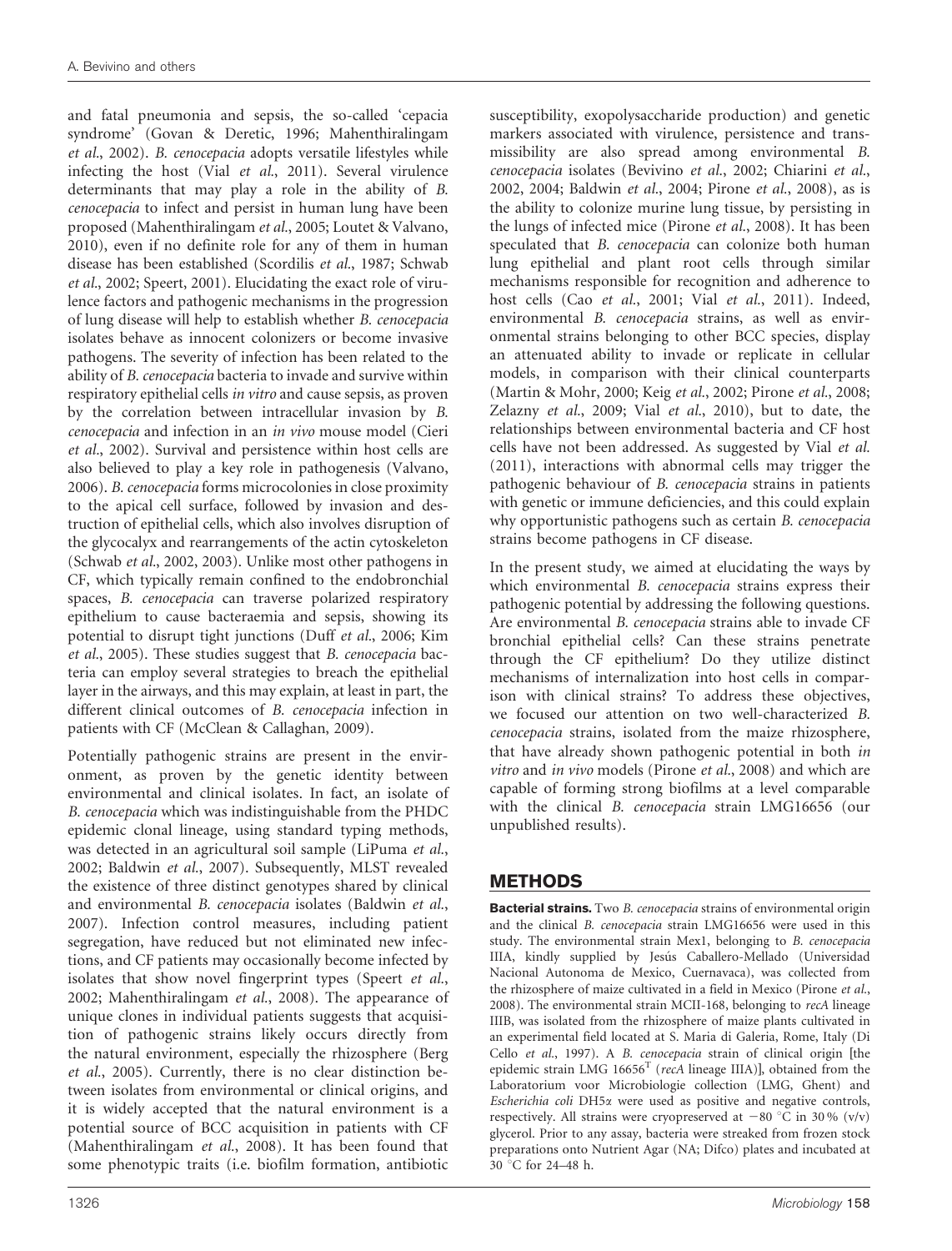Reagents. All cell cultures and electrophoresis materials were purchased from Sigma, with the following exceptions: Ultroser G (Invitrogen), Vitrogen (Nutacon). Mouse anti zonula occludens-1 (ZO-1) was purchased from Invitrogen, while rabbit anti-claudin-1, rabbit anti-occludin, and rabbit anti-junctional adhesion molecule A (JAM-A) antibodies were purchased from Zymed Laboratories. Mouse anti-glyceraldehyde-3-phosphate dehydrogenase (GAPDH) was obtained from Millipore. Horseradish peroxidase (HRP) conjugated anti-mouse antibody was purchased from Pierce (Fisher Scientific). HRP-conjugated anti-rabbit antibody was purchased from BD Pharmingen. FITC-conjugated goat anti-mouse and anti-rabbit antibodies were purchased from Jackson ImmunoResearch.

Cell culture. The non-CF human bronchial epithelial cell line  $16HBE14o^-$  ([Cozens](#page-9-0) et al., 1994), and a CF line, CFBE41o<sup>-</sup>, derived from a CF patient homozygous for the cystic fibrosis transmembrane regulator (CFTR)  $\Delta$ F508 mutation (Goncz et al.[, 1999](#page-9-0)), were a generous gift from Dr Dieter Gruenert, University of California, San Francisco. The  $16HBE14o^-$  cells (passage 2.85 to approx. 2.105) were maintained on Vitrogen/fibronectin-coated flasks in minimum essential medium (MEM) supplemented with 1 % L-glutamine, 1 % penicillin/streptomycin and 10 % FBS (Cozens et al.[, 1994\)](#page-9-0).  $CFBE41o^-$  cells (passage 4.85 to 4.105) were also maintained on coated flasks in the same medium, supplemented with 1 % nonessential amino acids ([Gruenert](#page-9-0) et al., 2004).

Invasion of epithelial cells. Analysis of the B. cenocepacia–host cell interaction was performed by evaluating the ability of the bacterial cells to invade non-CF and CF epithelial cells. In vitro invasion assays were carried out on the bronchial epithelial cell lines using a ceftazidime–amikacin protection assay with minor modifications (Duff et al.[, 2006](#page-9-0)). The  $16HBE14o$ <sup>-</sup> or CFBE41o<sup>-</sup> cells were plated on 24-well coated plates ( $4\times10^5$  cells per well), cultured for 24 h at 37 °C, 5 %  $CO<sub>2</sub>$ , in medium containing 10 % FBS without antibiotics. All bacterial strains were grown to  $OD_{600}$  0.6 in Luria–Bertani (LB) broth and resuspended at the appropriate dilution, as determined by growth curves, in tissue culture medium without antibiotics. The B. cenocepacia strains were applied at an m.o.i. of 10 bacterial cells per epithelial cell (m.o.i. 10 : 1) for 2 h. The monolayers were then washed three times with PBS, and a combination of ceftazidime and amikacin (both 1 mg  $ml^{-1}$ ) was added. The combination of ceftazidime (1 mg  $ml^{-1}$ ) and amikacin (1 mg ml<sup>-1</sup>) incubated with each *B. cenocepacia* strain for 2 h resulted in greater than 99.99 % killing (less than 5 and 10 c.f.u. were recovered from environmental and clinical strains, respectively, with an initial inoculum of  $1-2 \times 10^7$  c.f.u.). After 2 h of incubation, the cell monolayers were washed and intracellular bacteria were released by lysis with 0.5 % Triton X-100, 50 mM EDTA. Invasion was quantified by plating serial dilutions of the lysates on NA (Difco) plates.

Bacterial infection of polarized lung epithelial cells. Polarized monolayers were also prepared by seeding Transwell-Clear polycarbonate filters (0.4  $\mu$ m pore size) at a density of  $1\times10^5$  cells cm<sup>-2</sup> (16HBE14o<sup>-</sup> cells) or  $7 \times 10^5$  cells cm<sup>-2</sup> (CFBE41o<sup>-</sup> cells). The cells were incubated overnight before removal of the apical medium, grown for 6 days with an air–liquid interface and fed basolaterally on alternate days, with medium in which the FBS was replaced with 2 % Ultroser G ([Kunzelmann](#page-9-0) et al., 1993). Bacterial cultures were grown in LB broth to  $OD_{600}$  0.6 and were applied at an m.o.i. of 50:1 apically to the monolayers as described previously (Duff et al.[, 2006\)](#page-9-0). The epithelial cells were then infected with the above three bacterial strains, and a control well was included (medium alone) and incubated for 4 h at 37 °C, 5 %  $CO<sub>2</sub>$ . Transepithelial resistance (TER) was monitored at 0, 2 and 4 h.

Western blotting. Four hours after exposure to the bacterial strains or to medium alone (control), the polarized epithelial cell monolayers were washed and harvested using 100 µl radioimmunoprecipitaton assay (RIPA) buffer plus protease inhibitors in each Transwell filter. Protein quantification was carried out using a Nanodrop spectrophotometer at 280 nm, and proteins were applied to SDS-PAGE gels (6 % gels for ZO-1, 8 % gels for the other proteins) prior to electrophoresis at 140 V, 250 mA for 1.5–2 h. For ZO-1 analysis, the proteins were subsequently transferred to nitrocellulose at 20 V, 250 mA overnight at  $4^{\circ}$ C. Alternatively, for the other lowermolecular-mass proteins, a semi-dry transfer system was used for 90 min. Membranes were blocked in Tris-buffered saline with 5 % non-fat dried milk, 0.1 % BSA and 0.1 % Tween 20 (claudin-1); 5 % BSA and 0.1 % Tween 20 (JAM-A, ZO-1); 10 % non-fat dried milk, 0.1 % BSA and 0.1 % Tween 20 (occludin); or 5 % non-fat dried milk and 0.1 % Tween 20 (GAPDH). Blots were incubated with primary antibody  $(1:500-5000)$  overnight at 4 °C. Membranes were washed and incubated with goat anti-mouse or anti-rabbit conjugated to HRP for 1 h at room temperature. Proteins were detected by chemiluminescence (Millipore). The density of each individual band was compared with the corresponding control band and normalized against GAPDH (loading control protein) by densitometry using ImageJ (http://rsb.info.nih.gov/ij/). The results were expressed as a change relative to the untreated control.

Immunofluorescence. Monolayers on Transwell inserts were washed with PBS for 5 min prior to permeabilization with cold methanol  $(-20 °C)$  for 30 min, and blocked with PBS containing 1 %, w/v, BSA for 10 min. The cells were then immunoprobed with 10  $\mu$ g ml<sup>-1</sup> mouse anti ZO-1 antibody for 1 h and subsequently washed three times with PBS/1 % BSA for 5 min. The cells were incubated with FITC-conjugated goat anti-mouse antibody (20 µg ml<sup>-1</sup>) for 1 h at room temperature, protected from light. The monolayers were washed five times with PBS containing 1 % BSA for 5 min, and post-fixed in PBS containing 4 %, w/v, paraformaldehyde for 10 min. Filters were then removed from the plastic support, mounted on slides with Vectashield containing DAPI, and examined by confocal microscopy.

**Statistical analysis.** All quantitative infection assays were performed in triplicate, on three different occasions. Dunn's multiple comparison method was used to compare the invasiveness of individual strains with that of the negative control. A  $P$  value of <0.05 was deemed to be significant in each case. Student's t tests (two-tailed) were carried out on the TER values of bacteria-treated monolayers relative to the control at individual time points. Differences were considered to be statistically significant if the  $P$  value was <0.05.

# RESULTS AND DISCUSSION

#### Invasion of B. cenocepacia strains into 16HBE14o<sup>-</sup> cells and CFBE41o<sup>-</sup> cells

The two environmental B. cenocepacia strains MCII-168 and Mex1 were internalized by the bronchial epithelial cell lines  $16HBE14o$ <sup>-</sup> and CFBE41 $o$ <sup>-</sup> at a level lower than that of the invasive clinical B. cenocepacia LMG16656 strain ([Fig. 1\)](#page-5-0). They were more invasive than the negative control (the non-invasive E. coli strain NCIB9415) but less invasive than the positive control (B. cenocepacia LMG16656) ( $P<0.05$ ). The internalization of the environmental Mex1 strain was 0.167 and 0.23 % by 16HBE14o<sup>-</sup> and CFBE41o<sup>-</sup> cells, respectively, while internalization of the other environmental strain, MCII-168, was 0.23 and 0.08 % into 16HBE14o<sup>-</sup> and CFBE41o<sup>-</sup> cells, respectively. Although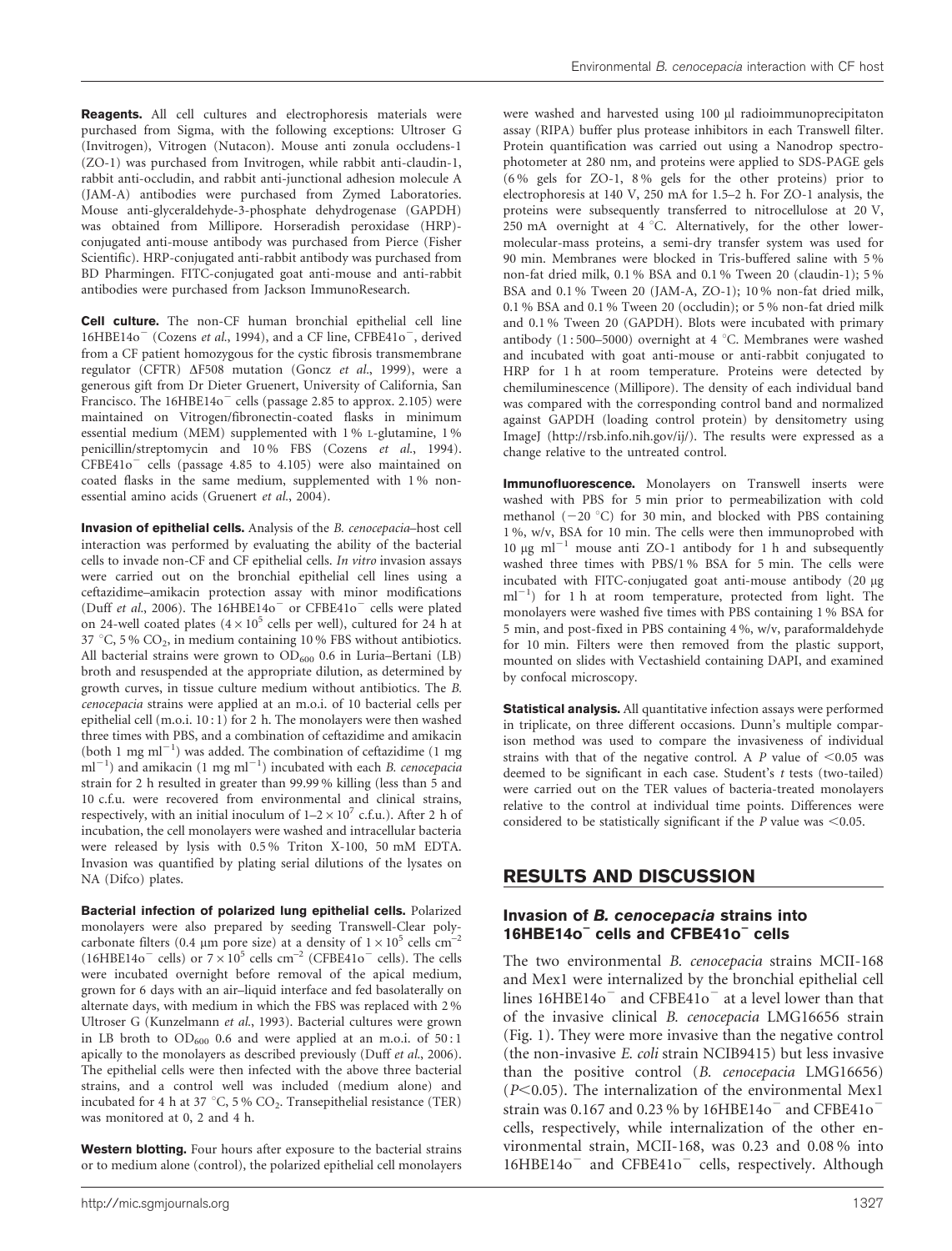<span id="page-5-0"></span>

Fig. 1. Invasion by environmental B. cenocepacia strains in CF and non-CF bronchial epithelial cells. Two independent lung epithelial cell lines, 16HBE14o<sup>-</sup> and CFBE41o<sup>-</sup>, were used. Invasion of environmental strains was compared with the positive control (clinical B. cenocepacia  $LMG16656<sup>T</sup>$  strain) and with the negative control (E. coli strain DH5x). Bars represent percentage invasion (c.f.u. obtained after cell lysis as a percentage of c.f.u. applied) of three independent experiments. An asterisk indicates a significant difference between the clinical strain and environmental strains  $(P< 0.05)$  in Dunn's multiple comparison test.

environmental strains were significantly less invasive than the clinical strain LMG16656, their invasiveness was independent of the CFTR status of the host cell, as found for the invasive clinical B. cenocepacia strain LMG16656 (Taylor et al.[, 2010](#page-10-0)). Indeed, no statistically significant difference between the internalization of either strain by  $16HBE14o^-$  relative to CFBE41o<sup>-</sup> cells (P=0.42 for Mex1 and  $P=0.32$  for MCII-168, respectively) was observed.

## Effect of environmental strains on TER

Bacterial host cell interactions can involve the disruption of epithelial integrity; this strategy can be used by the bacteria to invade the tissues beneath the epithelial cells. B. cenocepacia strains can disrupt epithelial integrity and open tight junctions of lung epithelial cells, as determined by a drop in TER (Kim et al.[, 2005](#page-9-0); Duff et al.[, 2006\)](#page-9-0). To investigate whether the environmental strains could also disrupt tight junction integrity, we exposed polarized  $CFBE41o^-$  and  $16HBE14o^-$  cells to the B. cenocepacia environmental strains or the B. cenocepacia clinical strain for 4 h and measured TER. The mean TER at the start of the experiments was  $306 \pm 16 \Omega \cdot \text{cm}^2$  for CFBE41o<sup>-</sup> and  $434 \pm 13 \Omega \cdot \text{cm}^2$  for 16HBE14o<sup>-</sup>. Exposure of both environmental strains (MCII-168 and Mex1) resulted in a significant reduction in TER  $(P<0.01)$  over the 4 h period, which was comparable with that observed following exposure to the clinical strain LMG16656 in both cell lines [\(Fig. 2\)](#page-6-0). The finding that all clinical and environmental B. cenocepacia strains examined reduced the TER of both CF and non-CF cell lines suggests that B. cenocepacia strains, irrespective of their origin, can disrupt the integrity of airway epithelia, and that this effect is also CFTRindependent. These findings are in agreement with several studies in which clinical B. cenocepacia strains have been

shown to alter epithelial permeability by the alteration of tight junction organization (Sajjan et al.[, 2004;](#page-9-0) Kim [et al.](#page-9-0), [2005](#page-9-0); Duff et al.[, 2006\)](#page-9-0).

#### Effect on ZO-1 levels of exposure of lung epithelial cells to environmental B. cenocepacia strains

Tight junctions include a complex of many different proteins, such as ZO-1, JAM-A, occludin and claudins. We have previously shown that some BCC strains have the ability to disrupt tight junctions in CFTR-expressing cells and show a reduction in expression of ZO-1 when cells are exposed to the B. cenocepacia strain BC-7 (Duff et al.[, 2006\)](#page-9-0). To examine whether the drop in TER following exposure to environmental strains was due to an alteration in tight junction proteins, we extracted the proteins from individual cell monolayers after exposure to the environmental or clinical strains and examined the expression of the individual tight junction proteins by Western blotting. The level of ZO-1 was consistently diminished following exposure of 16HBE14o<sup>-</sup> cells to the clinical strain LMG16656 [\(Fig. 3a, c\)](#page-6-0). In contrast, despite a strong alteration in TER following exposure to Mex1, no clear alteration in the amount of ZO-1 was detected on Western blots from 16HBE14o<sup>-</sup> cells exposed to this environmental strain. There was also no apparent alteration in the level of ZO-1 in  $16HBE14o^-$  cells when exposed to the other environmental strain, MCII-168 ([Fig. 3a\)](#page-6-0).

Constitutive expression of  $ZO-1$  in  $CFBE41o^-$  cells was considerably weaker than that in  $16HBE14o^-$  cells, taking longer exposure times for development of blots, in agree-ment with earlier studies on CFBE41o<sup>-</sup> cells ([LeSimple](#page-9-0) et al.[, 2010](#page-9-0)) and on  $\Delta$ F508<sup>-/-</sup> primary cultures ([Coyne](#page-9-0) et al.[, 2002](#page-9-0)), and considerable cleavage of the protein was evident, with prominent immunoreactive bands at 110 and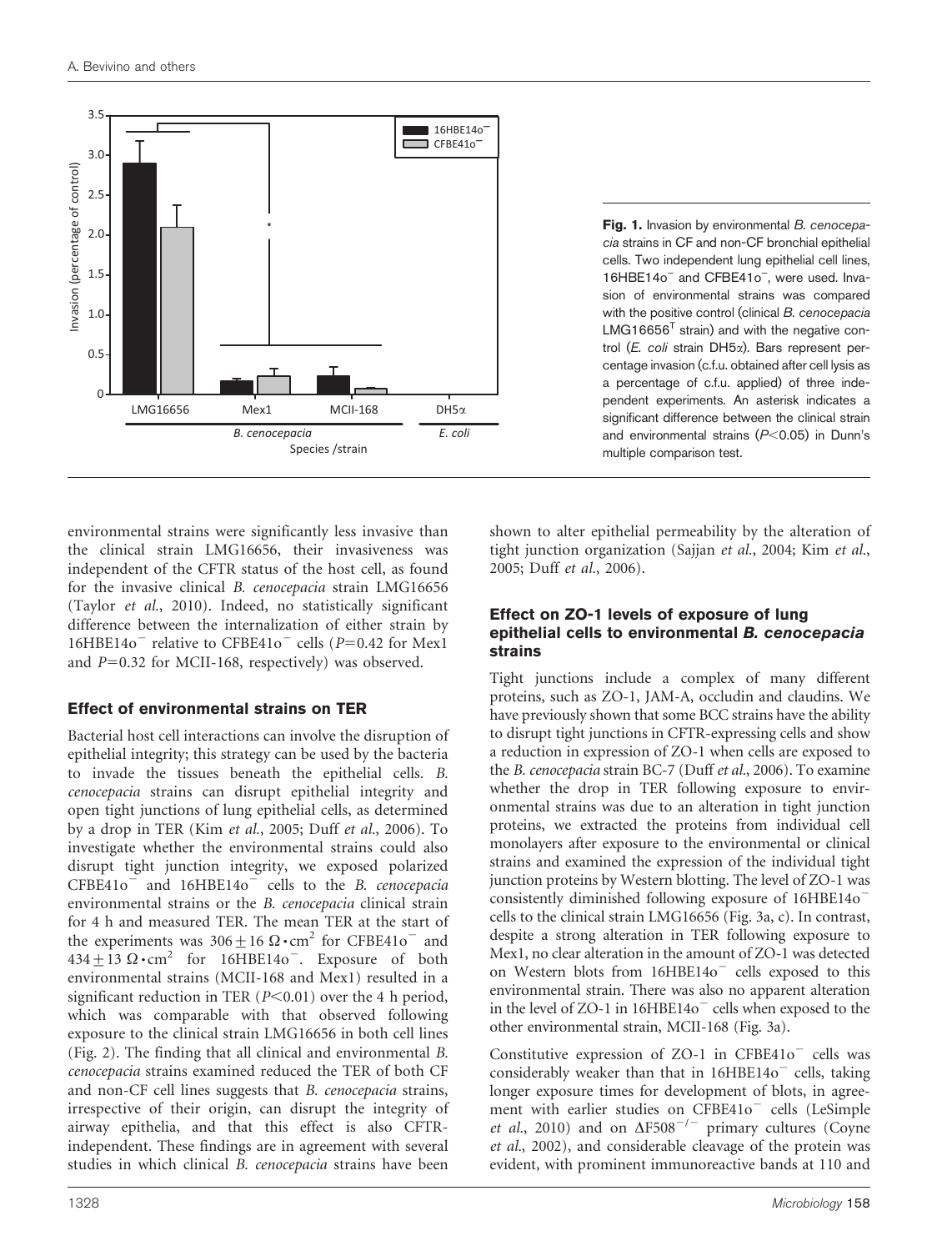<span id="page-6-0"></span>

Fig. 2. Effect of environmental B. cenocepacia strains on TER. The TER of non-CF 16HBE14o<sup>-</sup> (a) and CF CFBE41o<sup>-</sup> bronchial epithelial cells (b) was determined at 0, 2 and 4 h post-infection. Data were compared with those obtained with the clinical B. cenocepacia strain LMG16656 and the negative control. The data are reported as a percentage of the control (16HBE14o<sup>-</sup>:  $434 \pm 13 \Omega \cdot \text{cm}^2$ ; CFBE41o<sup>-</sup>:  $306 \pm 16 \Omega \cdot \text{cm}^2$ ) and represent the mean of three independent experiments. Error bars, SEM.

85 kDa (Fig. 3b). When  $CFBE41o^-$  cells were exposed to each of the three B. cenocepacia strains, a clear reduction in the detectable ZO-1 level was observed  $(P<0.05)$ , suggesting that the environmental bacterial strains have a stronger effect on ZO-1 in CFBE41o $^-$  cells relative to 16HBE14o $^$ cells (Fig. 3b, c).

Immunofluorescence analysis confirmed that the two environmental strains had a slight effect on ZO-1 following 4 h exposure of 16HBE14o<sup>-</sup> cells, in contrast to the dramatic loss of ZO-1 from the tight junctions of  $16HBE14o^-$ cells when exposed to the clinical strain LMG16656 ([Fig. 4a–d\)](#page-7-0). Immunostaining of CFBE41o<sup> $-$ </sup> cells showed a different pattern of expression of ZO-1 relative to the CFTR-expressing cell line. Overall, in control



Fig. 3. ZO-1 expression in CF and non-CF bronchial epithelial cells over the course of B. cenocepacia infection. (a) Western blot analysis of ZO-1 expression in 16HBE14o<sup>-</sup> cells; (b) Western blot analysis of ZO-1 expression in CFBE41o<sup>-</sup> cells. Cells were treated with medium alone (control, lane 1), B. cenocepacia strain  $LMG16656<sup>T</sup>$  (lane 2), Mex1 (lane 3) and MCII-168 (lane 4) for 4 h. (c) Densitometric analysis of ZO-1 expression. Band intensities for ZO-1 determined from two independent experiments were normalized against GAPDH values and are expressed as  $mean ±$  SEM percentage change relative to control uninfected cells.  $*P<0.05$  by Student's t test.

 $CFBE41o^-$  cells, ZO-1 staining was present in the tight junctions, but it was also diffusely expressed throughout the cell cytoplasm rather than forming contiguous rings, solely at the tight junctions ([Fig. 4e](#page-7-0)). When  $CFBE41o^$ cells were exposed to either of the two environmental strains (Mex1 or MCII-168) or to the clinical strain LMG16656, ZO-1-associated immunofluorescence was lost completely from the tight junctions [\(Fig. 4f–h\)](#page-7-0). Furthermore, the ZO-1 expression and localization in the  $\Delta$ F508-expressing CFBE41o<sup>-</sup> cells was more susceptible to the effects of environmental B. cenocepacia strains than the wild-type CFTR-expressing cells, when compared with  $16HBE14o$ <sup>-</sup> cells.

#### Effect of environmental B. cenocepacia strains on claudin-1, JAM-A and occludin

To examine whether the increased susceptibility to alterations in ZO-1 following B. cenocepacia infection observed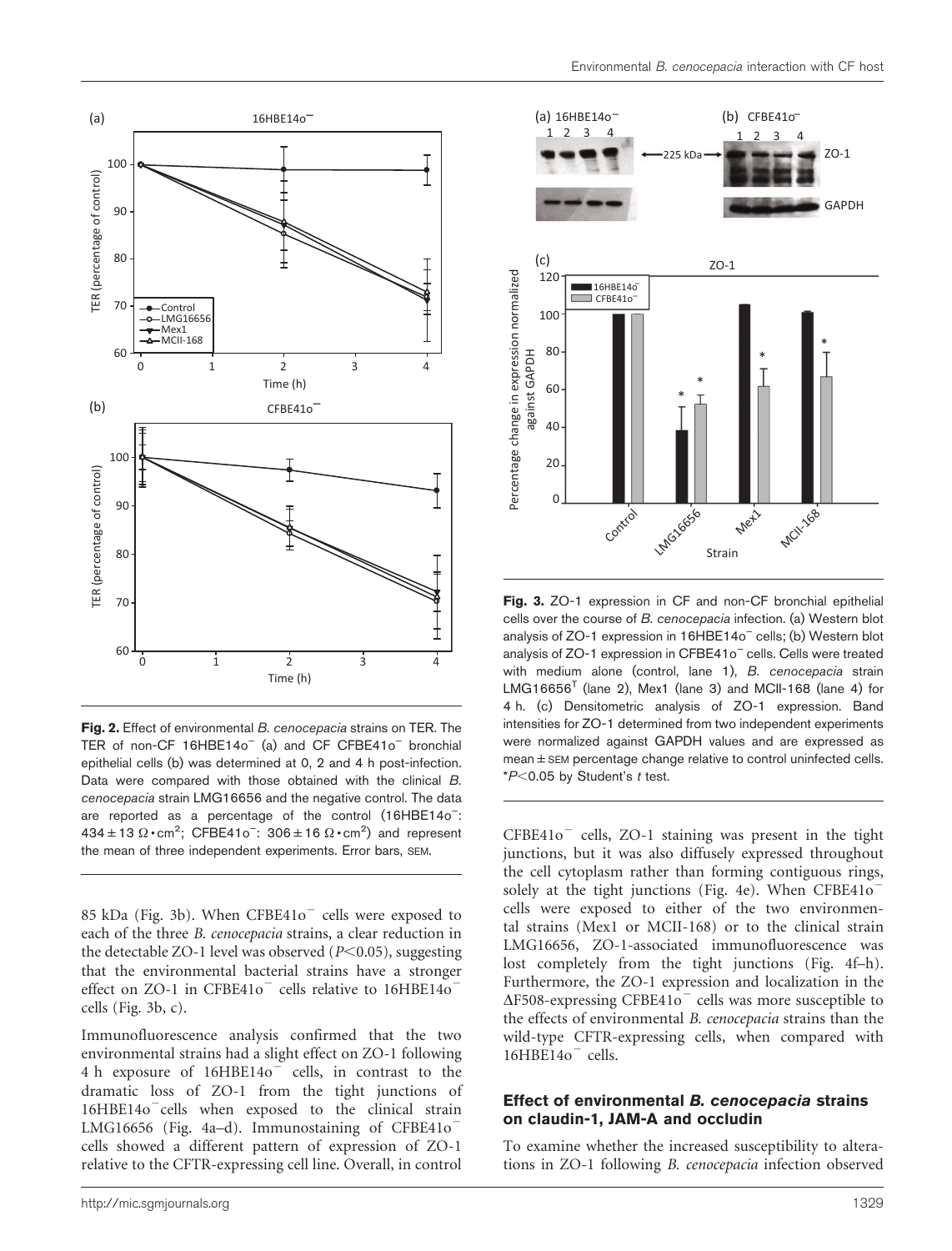<span id="page-7-0"></span>

Fig. 4. Effect of exposure to environmental B. cenocepacia strains on expression and distribution of ZO-1 in polarized CF and non-CF bronchial epithelial cells. Immunofluorescent staining for ZO-1 in 16HBE14o<sup>-</sup> cells (a-d) and CFBE41o<sup>-</sup> cells (e-h). Clinical  $B$ . cenocepacia strain  $LMG16656<sup>T</sup>$  (b, f) and environmental B. cenocepacia strain Mex1 (c, g) or MCII-168 (d, h) were applied for 4 h and compared with control cells treated with LB alone (a, e). The cells were immunostained with anti-ZO-1 antibody, counterstained with DAPI and examined by immunofluorescence microscopy. Magnification, ×400; scale bar, 12 µm.

in CFBE41o<sup>-</sup> cells was an effect which was common among tight junction proteins in these cells, additional Western blotting analysis was carried out on JAM-A, claudin-1 and occludin. Neither of the environmental B. cenocepacia strains nor the clinical strain had any effect on claudin-1, JAM-A or occludin in the  $16HBE14o^-$  cells (Fig. 5a). In contrast, a 40 % reduction in claudin-1 protein was observed in  $CFBE41o^-$  cells in response to LMG16656 exposure. This effect was not observed in cells exposed to either of the two environmental strains, Mex1 or MCII-168 (Fig. 5a–b). ZO-1 plays an important role in claudin trafficking to the tight junction [\(Umeda](#page-10-0) et al., 2006), and therefore the dramatic loss of ZO-1 in the CFBE41o $^-$  cells,



Fig. 5. Effect of environmental B. cenocepacia strains on JAM-A, claudin-1 and occludin expression. (a) Western blot analysis of JAM-A, claudin-1 and occludin in 16HBE14o<sup>-</sup> and CFBE41o<sup>-</sup> cells. Cells were treated with medium alone (control, lane 1), and B. cenocepacia strains LMG16656<sup>T</sup> (lane 2), Mex1 (lane 3) or MCII-168 (lane 4) for 4 h. (b) Densitometric analysis of claudin-1 expression. Band intensities for claudin-1 were determined in two independent experiments. Data were normalized to GAPDH values and are expressed as mean±SEM percentage change relative to control uninfected cells. Black bars, 16HBE14o<sup>-</sup> cells; grey bars, CFBE41 $o^-$  cells.  $*P<0.05$ , compared with the control.

which have relatively low basal expression of ZO-1, most likely resulted in this concomitant loss in claudin-1 level. The lack of alteration in occludin in both  $16HBE140^-$  and  $CFBE41o^-$  cells in this study in response to any of the B. cenocepacia strains was unexpected and in contrast with data shown by Kim et al. [\(2005\)](#page-9-0), who carried out their study for longer time periods (8 and 24 h). In our experience, continuing bacterial growth to these longer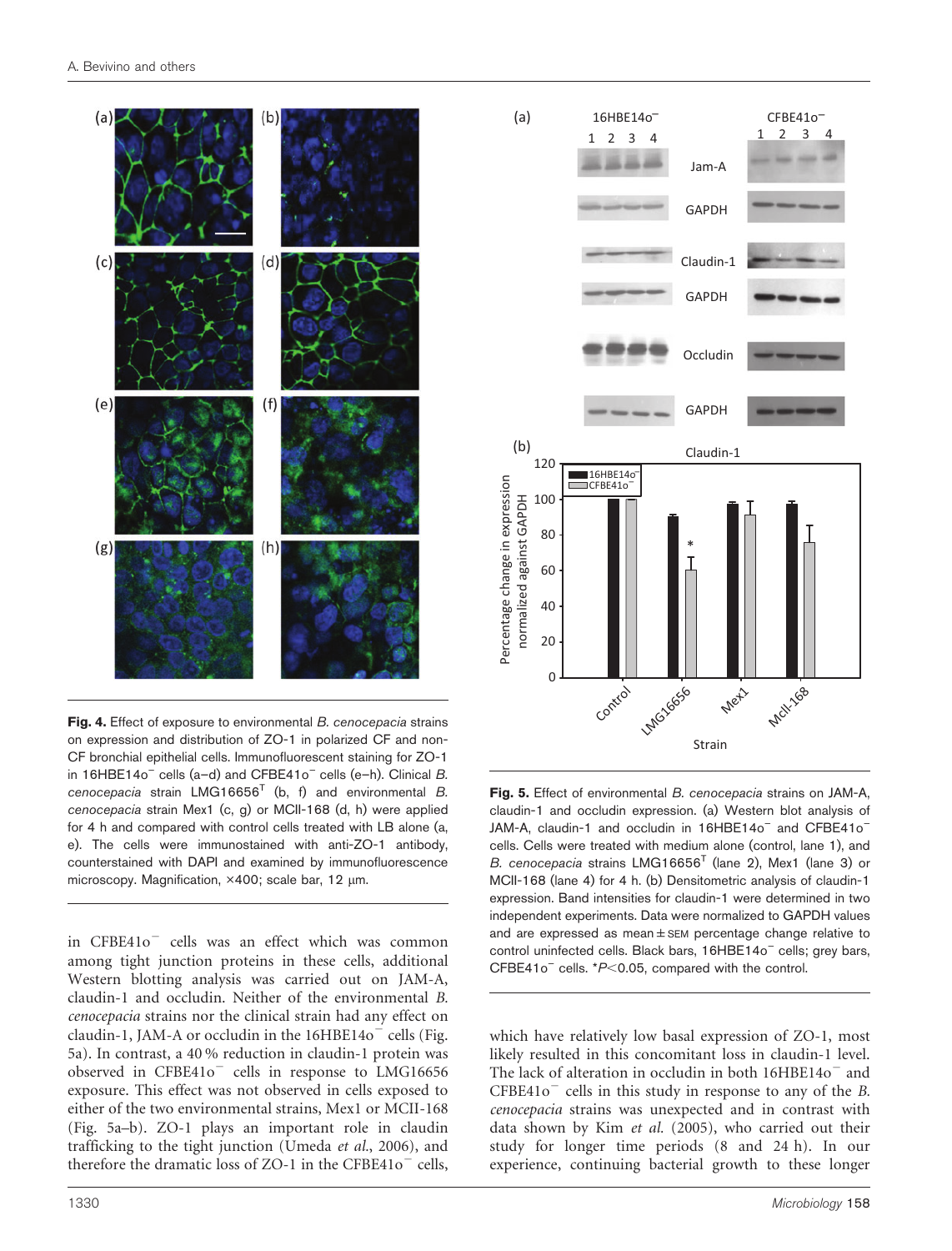<span id="page-8-0"></span>time points may result in competition between the bacteria and the polarized human cells for nutrients, and can contribute to non-specific effects.

In the  $16HBE14o^-$  cells, the environmental strains, Mex1 and MCII-168, resulted in a drop in TER without any apparent effect on ZO-1 or any other tight junction protein, whilst a significant drop in expression of ZO-1 and a dramatic alteration in its localization were observed following infection with either of the environmental strains in the CFBE41 $o^-$  cells, suggesting that the mechanisms of tight junction disruption are different in CFTR-expressing epithelia versus CFTR-deficient epithelia. This is in agreement with the finding that defects in CFTR trafficking, such as those documented in  $\Delta$ F508CFTR-expressing cells, cause alterations of the cytoskeleton (Favia [et al.](#page-9-0), [2010\)](#page-9-0), plasma membrane, or membrane-interacting proteins ([Guerra](#page-9-0) et al., 2005) and tight junctions ([LeSimple](#page-9-0) et al.[, 2010; Nilsson](#page-9-0) et al., 2010). To date, trafficking of  $\Delta$ F508CFTR has been related to some CF defects such as alteration of ceramide metabolism (Becker et al., 2010) and NAPDH oxidase activation ([Zhang](#page-10-0) et al., 2008). Herein we suggest that the observed alteration of tight junctions in CF epithelial cells may be responsible for the differential susceptibility to infection by B. cenocepacia strains. ZO-1 regulates tight junction function indirectly because of its anchoring to the cytoskeleton, and it has previously been shown to be altered in CFTR-expressing lung epithelial monolayers after infection with clinical B. cenocepacia strains (Duff et al.[, 2006\)](#page-9-0). In contrast, Kim et al. [\(2005\)](#page-9-0) did not show any alteration in ZO-1 expression in 16HBE14o<sup>-</sup> monolayers infected with a different subset of B. cenocepacia strains. Taking these data together with our previous (Duff et al.[, 2006](#page-9-0)) and present results, it can be suggested that ZO-1 expression may be more robust in these CFTRexpressing cells and that its disruption may sometimes be strain-dependent. It is significant that both B. cenocepacia strains that have been associated with altering ZO-1 expression in CFTR-expressing cells, i.e. LMG 16656 and BC-7 (Duff et al.[, 2006\)](#page-9-0), are clones of strain ET-12 ([Mahenthiralingam](#page-9-0) et al., 2000), which is known to be particularly virulent ([Drevinek & Mahenthiralingam,](#page-9-0) [2010\)](#page-9-0). The exact means by which the bacteria alter the epithelial barrier remain to be elucidated.

## Conclusion

Overall, the environmental strains Mex1 and MCII-168 showed less intracellular invasion than the clinical B. cenocepacia strain LMG16656. In spite of this, the environmental strains do appear to have an effect on epithelial integrity similar to that of the clinical strain in both CF and non-CF cells, although the mechanism of tight junction disruption is different. A significant finding is that the tight junction regulatory protein ZO-1 is more susceptible to the presence of environmental strains in CF epithelial cells than in cells which express functional CFTR. The dramatic effect of the two environmental strains on

tight junction integrity, and on the presence and distribution of the tight junction protein ZO-1 in CF epithelial monolayers, has important implications for the pathogenicity of these environmental strains in patients with CF. Since the acquisition of clinical strains likely occurs directly from the natural environment, a knowledge of the molecular mechanisms employed by environmental B. cenocepacia bacteria in virulence and pathogenesis is of crucial importance to identify new targets for the rational design of novel molecular strategies to fight the devastating and currently difficult-to-treat infections caused by B. cenocepacia strains.

# ACKNOWLEDGEMENTS

This work was funded by the Italian Cystic Fibrosis Research Foundation (grants FFC#7/2006 and FFC#7/2008), with the contribution of 'Delegazione FFC di Latina' and 'Associazione Siciliana FC', and by the Programme for Research in Third Level Institutions (PRTLI) Cycle 4, supported by the European Union Regional Development Plan, the Irish Government National Development Plan 2007–2013 and administered by the Higher Education Authority in Ireland. L. P. has been awarded a FEMS (Federation of European Microbiological Society) Research Fellowship to support her stay at the Centre of Applied Science for Health, Institute of Technology Tallaght, Ireland. S. M. and M. C. are members of the EU COST Action BM1003: Microbial Cell Surface Determinants of Virulence as Targets for New Therapeutics in Cystic Fibrosis.

# REFERENCES

Baldwin, A., Sokol, P. A., Parkhill, J. & Mahenthiralingam, E. (2004). The Burkholderia cepacia epidemic strain marker is part of a novel genomic island encoding both virulence and metabolism-associated genes in Burkholderia cenocepacia. Infect Immun 72, 1537–1547.

Baldwin, A., Mahenthiralingam, E., Drevinek, P., Vandamme, P., Govan, J. R. W., Waine, D. J., LiPuma, J. J., Chiarini, L., Dalmastri, C. & other authors (2007). Environmental Burkholderia cepacia complex isolates in human infections. Emerg Infect Dis 13, 458–461.

Becker, K. A., Riethmüller, J., Zhang, Y. & Gulbins, E. (2010). The role of sphingolipids and ceramide in pulmonary inflammation in cystic fibrosis. Open Respir Med J 4, 39–47.

Berg, G., Eberl, L. & Hartmann, A. (2005). The rhizosphere as a reservoir for opportunistic human pathogenic bacteria. Environ Microbiol 7, 1673–1685.

Bevivino, A., Dalmastri, C., Tabacchioni, S., Chiarini, L., Belli, M. L., Piana, S., Materazzo, A., Vandamme, P. & Manno, G. (2002). Burkholderia cepacia complex bacteria from clinical and environmental sources in Italy: genomovar status and distribution of traits related to virulence and transmissibility. J Clin Microbiol 40, 846–851.

Cao, H., Baldini, R. L. & Rahme, L. G. (2001). Common mechanisms for pathogens of plants and animals. Annu Rev Phytopathol 39, 259– 284.

Chiarini, L., Tabacchioni, S., Bevivino, A., Dalmastri, C., Manno, G., Ugolotti, E. & Piana, S. (2002). B. cepacia genomovar III: is the subdivision in two recA groups related to different degree of virulence? J Cyst Fibros 1 (Suppl. 1), 62.

Chiarini, L., Cescutti, P., Drigo, L., Impallomeni, G., Herasimenka, Y., Bevivino, A., Dalmastri, C., Tabacchioni, S., Manno, G. & other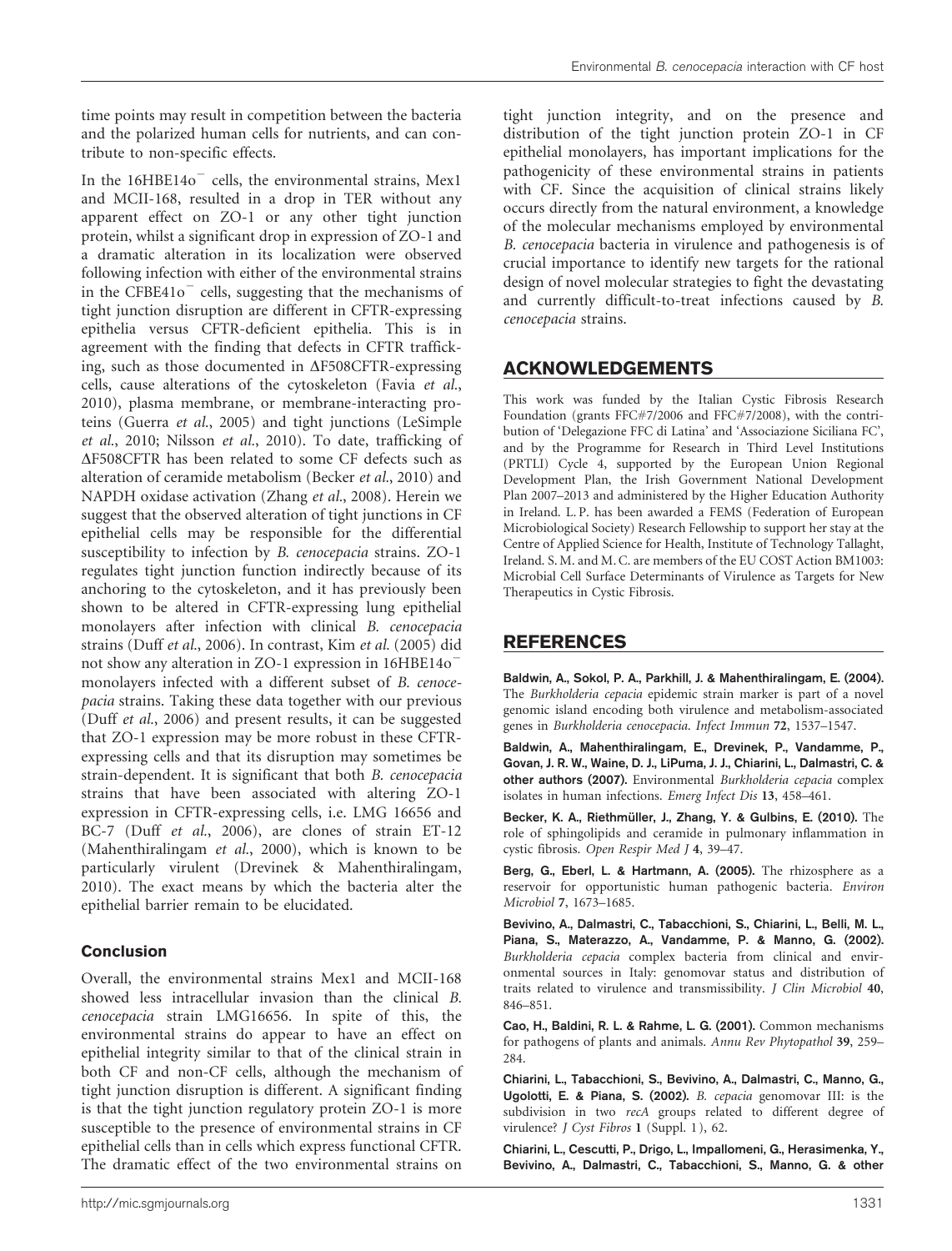<span id="page-9-0"></span>authors (2004). Exopolysaccharides produced by Burkholderia cenocepacia recA lineages IIIA and IIIB. J Cyst Fibros 3, 165–172.

Chiarini, L., Bevivino, A., Dalmastri, C., Tabacchioni, S. & Visca, P. (2006). Burkholderia cepacia complex species: health hazards and biotechnological potential. Trends Microbiol 14, 277–286.

Cieri, M. V., Mayer-Hamblett, N., Griffith, A. & Burns, J. L. (2002). Correlation between an in vitro invasion assay and a murine model of Burkholderia cepacia lung infection. Infect Immun 70, 1081–1086.

Coyne, C. B., Vanhook, M. K., Gambling, T. M., Carson, J. L., Boucher, R. C. & Johnson, L. G. (2002). Regulation of airway tight junctions by proinflammatory cytokines. Mol Biol Cell 13, 3218–3234.

Cozens, A. L., Yezzi, M. J., Kunzelmann, K., Ohrui, T., Chin, L., Eng, K., Finkbeiner, W. E., Widdicombe, J. H. & Gruenert, D. C. (1994). CFTR expression and chloride secretion in polarized immortal human bronchial epithelial cells. Am J Respir Cell Mol Biol 10, 38–47.

Di Cello, F., Bevivino, A., Chiarini, L., Fani, R., Paffetti, D., Tabacchioni, S. & Dalmastri, C. (1997). Biodiversity of a Burkholderia cepacia population isolated from the maize rhizosphere at different plant growth stages. Appl Environ Microbiol 63, 4485– 4493.

Drevinek, P. & Mahenthiralingam, E. (2010). Burkholderia cenocepacia in cystic fibrosis: epidemiology and molecular mechanisms of virulence. Clin Microbiol Infect 16, 821–830.

Duff, C., Murphy, P. G., Callaghan, M. & McClean, S. (2006). Differences in invasion and translocation of Burkholderia cepacia complex species in polarised lung epithelial cells in vitro. Microb Pathog 41, 183–192.

Favia, M., Guerra, L., Fanelli, T., Cardone, R. A., Monterisi, S., Di Sole, F., Castellani, S., Chen, M., Seidler, U. & other authors (2010).  $\rm Na^+/H^+$ exchanger regulatory factor 1 overexpression-dependent increase of cytoskeleton organization is fundamental in the rescue of F508del cystic fibrosis transmembrane conductance regulator in human airway CFBE41o- cells. Mol Biol Cell 21, 73-86.

Goncz, K. K., Feeney, L. & Gruenert, D. C. (1999). Differential sensitivity of normal and cystic fibrosis airway epithelial cells to epinephrine. Br J Pharmacol 128, 227–233.

Govan, J. R. & Deretic, V. (1996). Microbial pathogenesis in cystic fibrosis: mucoid Pseudomonas aeruginosa and Burkholderia cepacia. Microbiol Rev 60, 539–574.

Gruenert, D. C., Willems, M., Cassiman, J. J. & Frizzell, R. A. (2004). Established cell lines used in cystic fibrosis research. J Cyst Fibros 3 (Suppl. 2 ), 191–196.

Guerra, L., Fanelli, T., Favia, M., Riccardi, S. M., Busco, G., Cardone, R. A., Carrabino, S., Weinman, E. J., Reshkin, S. J. & other authors (2005). Na<sup>+</sup>/H<sup>+</sup> exchanger regulatory factor isoform 1 overexpression modulates cystic fibrosis transmembrane conductance regulator (CFTR) expression and activity in human airway  $16HBE140 -$  cells and rescues  $\Delta$ F508 CFTR functional expression in cystic fibrosis cells. J Biol Chem 280, 40925–40933.

Keig, P. M., Ingham, E., Vandamme, P. A. & Kerr, K. G. (2002). Differential invasion of respiratory epithelial cells by members of the Burkholderia cepacia complex. Clin Microbiol Infect 8, 47–49.

Kim, J. Y., Sajjan, U. S., Krasan, G. P. & LiPuma, J. J. (2005). Disruption of tight junctions during traversal of the respiratory epithelium by Burkholderia cenocepacia. Infect Immun 73, 7107–7112.

Kunzelmann, K., Schwiebert, E. M., Zeitlin, P. L., Kuo, W. L., Stanton, B. A. & Gruenert, D. C. (1993). An immortalized cystic fibrosis tracheal epithelial cell line homozygous for the  $\Delta$ F508 CFTR mutation. Am J Respir Cell Mol Biol 8, 522–529.

LeSimple, P., Liao, J., Robert, R., Gruenert, D. C. & Hanrahan, J. W. (2010). Cystic fibrosis transmembrane conductance regulator trafficking modulates the barrier function of airway epithelial cell monolayers. J Physiol 588, 1195–1209.

LiPuma, J. J., Spilker, T., Coenye, T. & Gonzalez, C. F. (2002). An epidemic Burkholderia cepacia complex strain identified in soil. Lancet 359, 2002–2003.

Loutet, S. A. & Valvano, M. A. (2010). A decade of Burkholderia cenocepacia virulence determinant research. Infect Immun 78, 4088– 4100.

Magalhães, M., de Britto, M. C. & Vandamme, P. (2002). Burkholderia cepacia genomovar III and Burkholderia vietnamiensis double infection in a cystic fibrosis child. J Cyst Fibros 1, 292–294.

Mahenthiralingam, E. & Vandamme, P. (2005). Taxonomy and pathogenesis of the Burkholderia cepacia complex. Chron Respir Dis 2, 209–217.

Mahenthiralingam, E., Coenye, T., Chung, J. W., Speert, D. P., Govan, J. R. W., Taylor, P. & Vandamme, P. (2000). Diagnostically and experimentally useful panel of strains from the Burkholderia cepacia complex. J Clin Microbiol 38, 910–913.

Mahenthiralingam, E., Baldwin, A. & Vandamme, P. (2002). Burkholderia cepacia complex infection in patients with cystic fibrosis. J Med Microbiol 51, 533–538.

Mahenthiralingam, E., Urban, T. A. & Goldberg, J. B. (2005). The multifarious, multireplicon Burkholderia cepacia complex. Nat Rev Microbiol 3, 144–156.

Mahenthiralingam, E., Baldwin, A. & Dowson, C. G. (2008). Burkholderia cepacia complex bacteria: opportunistic pathogens with important natural biology. J Appl Microbiol 104, 1539–1551.

Martin, D. W. & Mohr, C. D. (2000). Invasion and intracellular survival of Burkholderia cepacia. Infect Immun 68, 24–29.

McClean, S. & Callaghan, M. (2009). Burkholderia cepacia complex: epithelial cell–pathogen confrontations and potential for therapeutic intervention. J Med Microbiol 58, 1–12.

Nilsson, H. E., Dragomir, A., Lazorova, L., Johannesson, M. & Roomans, G. M. (2010). CFTR and tight junctions in cultured bronchial epithelial cells. Exp Mol Pathol 88, 118–127.

Pirone, L., Bragonzi, A., Farcomeni, A., Paroni, M., Auriche, C., Conese, M., Chiarini, L., Dalmastri, C., Bevivino, A. & Ascenzioni, F. (2008). Burkholderia cenocepacia strains isolated from cystic fibrosis patients are apparently more invasive and more virulent than rhizosphere strains. Environ Microbiol 10, 2773–2784.

Reik, R., Spilker, T. & Lipuma, J. J. (2005). Distribution of Burkholderia cepacia complex species among isolates recovered from persons with or without cystic fibrosis. J Clin Microbiol 43, 2926– 2928.

Sajjan, U., Keshavjee, S. & Forstner, J. (2004). Responses of welldifferentiated airway epithelial cell cultures from healthy donors and patients with cystic fibrosis to Burkholderia cenocepacia infection. Infect Immun 72, 4188–4199.

Schwab, U., Leigh, M., Ribeiro, C., Yankaskas, J., Burns, K., Gilligan, P., Sokol, P. & Boucher, R. (2002). Patterns of epithelial cell invasion by different species of the Burkholderia cepacia complex in welldifferentiated human airway epithelia. Infect Immun 70, 4547–4555.

Schwab, U. E., Ribeiro, C. M., Neubauer, H. & Boucher, R. C. (2003). Role of actin filament network in Burkholderia multivorans invasion in well-differentiated human airway epithelia. Infect Immun 71, 6607– 6609.

Scordilis, G. E., Ree, H. & Lessie, T. G. (1987). Identification of transposable elements which activate gene expression in Pseudomonas cepacia. J Bacteriol 169, 8–13.

Speert, D. P. (2001). Understanding Burkholderia cepacia: epidemiology, genomovars, and virulence. Infect Med 18, 49–56.